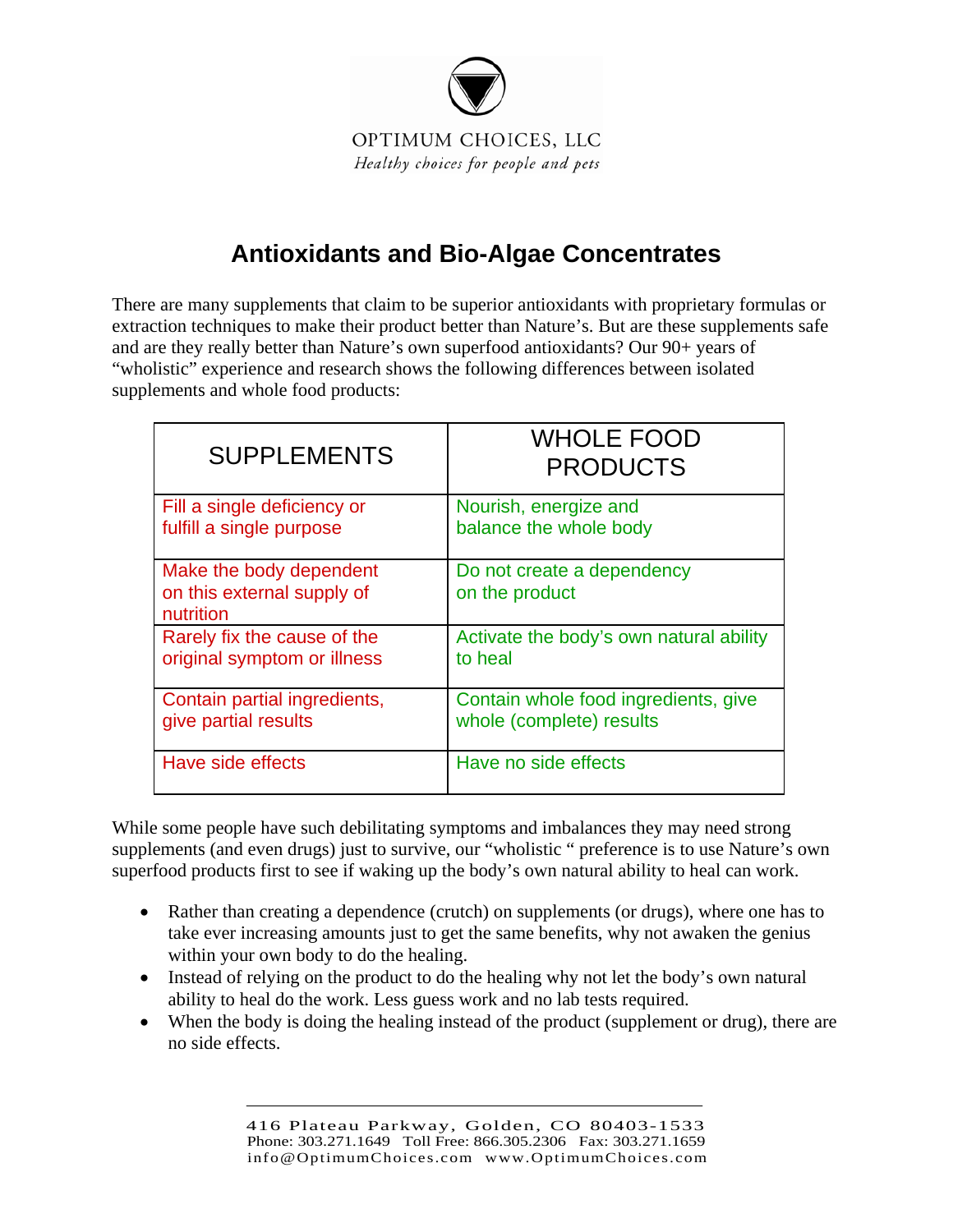Remember, algae products are NOT supplements but are Nature's first food to evolve and are at the bottom of the food chain. The Kingdoms in Nature are:

- 1. Bacteria (sometimes split into two Kingdoms)
- 2. Protista (means the very first)—includes unicellular (one-celled) and multicellular organisms, including **algae**, that are not part of the Fungi, Plant or Animal Kingdoms)
- 3. Fungi
- 4. Plant
- 5. Animal (herbivores, carnivores, omnivores, including human)

Each of the higher Kingdoms of Nature are dependent on the lower kingdoms for food and biological functions that they cannot perform themselves. We "wholistically" believe Nature's own whole food antioxidants are safer and superior to than anything a scientist in a laboratory could produce. As Hippocrates said, "Let food be thy medicine and medicine be thy food." You be the judge as to what works best for your body.

## **Research from [TheMagicisBAC.com](http://www.themagicisbac.com/)**

### **Astaxanthin**

Astaxanthin is 40 times more effective as an antioxidant than b-carotene, 500 to 1000 times more effective in inhibiting lipid peroxidation as an antioxidant than Vitamin E, has greater anti-inflammatory capability than Vitamin E, has almost 4 times the antioxidant capacity of lutein, is superior protection against UVA and UVB light-induced oxidative stress, is more stable in scavenging and quenching than bcarotene, canthaxanthin and zeaxanthin, is highly potent in enhancing T1 and T2 helper cells and IgM and IgG (secondary immunity) production, is more effective than lycopene and lutein in enhancing liver microsome detoxification activity (enzymes that metabolize drugs), enhances the actions of Vitamins C and E in the body, and enhances the release of retinol (Vitamin A) from the liver when needed.

Astaxanthin has been shown to inhibit lipid peroxidation at the cell level, thus protecting the cell membrane and the mitochondrial membrane within the cell, cross the blood-brain barrier which makes it available to the eye, brain and central nervous system to alleviate oxidative stress that contributes to ocular and neurodegenerative diseases such as glaucoma and Alzheimer's, and to provide significantly more antioxidant capacity than other carotenoids and antioxidants, such as beta-carotene and Vitamin E. [\(www.themagicisbac.com/page10-01-02.html](http://www.themagicisbac.com/page10-01-02.html))

Astaxanthin as contained in BAC has also been studied for its efficacy in addressing the conditions imposed by type II diabetes. Studies have demonstrated that astaxanthin was capable of reducing blood glucose levels by nearly 40% in laboratory mice administered with an Intraperitoneal Glucose Tolerance Test (IPGTT), as well as preserving pancreatic beta-cells from oxidative damage and increasing insulin sensitivity. A later study, also among laboratory mice, revealed that astaxanthin can aid in the prevention of diabetic nephropathy as measured through the inhibition of urinary albumin loss and DNA damage - by 67% and 50% respectively.

[\(www.themagicisbac.com/page27-00.html\)](http://www.themagicisbac.com/page27-00.html)

From this entrenched position, astaxanthin inhibits the lipid peroxidation of the cell membrane (which is the 'gatekeeper of the cell' –controlling what comes in and out), by extension protecting the mitochondria and the rest of the cell from potentially damaging peroxidation. Astaxanthin can also quench free radicals by adding them to its structure rather than sacrificing an atom or electron, meaning that unlike most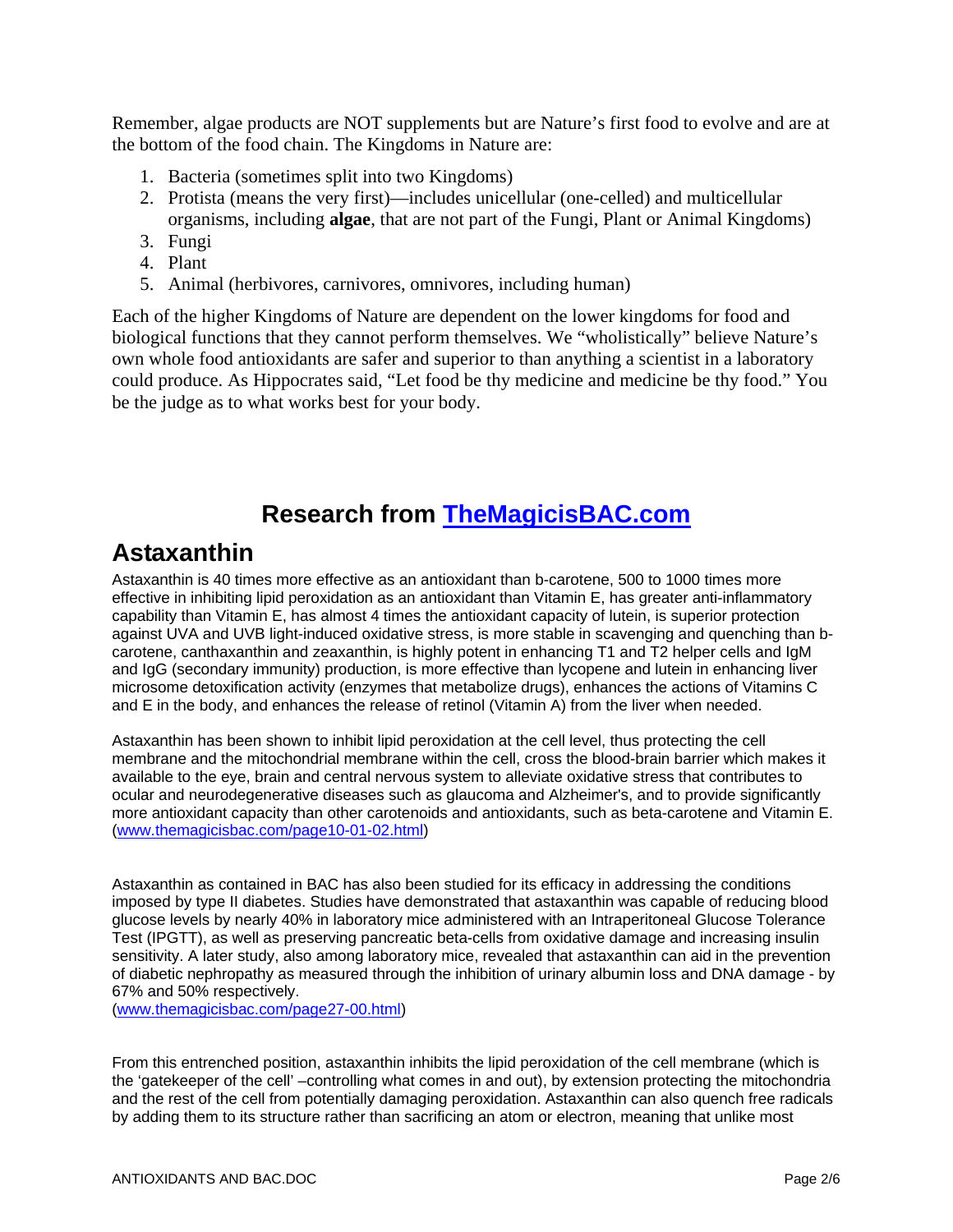antioxidants, astaxanthin is far less likely to become a mild free radical in its own right after quenching one. This also allows astaxanthin to be more biologically active, enabling it to trap and quench more free radicals - and of a greater variety - than most other antioxidants. [\(www.themagicisbac.com/page27-01.html\)](http://www.themagicisbac.com/page27-01.html)

### **Reduced Pains**

During the 2000 Winter Games held in St. Petersburg Russia, BAC was compared with two other supplements – Ginseng and a Chinese herb. It was reported by the team players as being the best for alleviating pain, particularly knee pains, for recovery on the bench between plays, for post game energy recuperation and blood oxidation reduction. Igor Kravcuk and Pavel Bure, then NHL team players, sponsored this experiment.

[\(www.themagicisbac.com/page28-01.html\)](http://www.themagicisbac.com/page28-01.html)

## **[Is there any antioxidant glutathione in BAC?](http://www.themagicisbac.com/page40-00.html#listquestions#listquestions)**

I assume here that this question is inspired by the glutathione deficiency theory and those that have a supplement just for it. This theory proposes that "by providing a supplemental mega dose of the amino acid cysteine from pharmaceutical-grade milk serum protein isolates, this will allow cells to synthesize and replenish their glutathione stores".

What is not shared with this theory are other relevant facts, for example; many other foods or lifestyle changes will stimulate glutathione production; a simple jog and a good meal will stimulate glutathione production too; meditation and a good salad will do too; that no one stimulant can take credit for natural human metabolisms.

Glutathione is produced in the human liver and plays a key role in intermediary metabolism, immune response and health, though many of its mechanisms and behavior await further understanding. It is also known as gamma-Glutamylcysteineglycine and GHS. It is a small protein composed of three amino acids, cysteine, glutamic acid and glyceine. Glutatione is found in two forms, a monomer that is a single molecule of the protein, and a dimmer that is two of the single molecules joined together. The monomer is sometimes called reduced glutathione, while the dimmer is also called oxidized glutathione. The monomer is the active form of glutathione. Oxidized glutathione is broken down to the single molecule by an enzyme called glutathione reductase.

In response to the deficiency theory; a typical capsule of BAC contains ~50% of amino-acids comprising all known amino-acids, including cysteine. More importantly BAC is a wholistic approach "aimed at the whole being" (nourish all cells of the body) rather then a palliative approach "aimed at the symptom/deficiency" (cysteine to stimulate glutathione). BAC nourishes/stimulates efficiently all the cells of the body including those of the brain glands which in turn increase all metabolisms of health in the body including the production of glutathione at the cellular level.

In ending, let me point out that when BAC is fed to dairy cows (and other species) it allows them to reduce their daily protein (amino acids) need by 1.25lbs while increasing productivity by ~20%. That is due to better protein uptake and more importanlty better protein synthesis and utilization at the cellular level.

It is smarter to stimulate the producer glands of the brain rather then supplement all the deficiencies of the body; you will soon be taking hundreds of supplements if you fall for each deficiency theories. [\(www.themagicisbac.com/page40-00.html#Is there any antioxidant glutathione in BAC?\)](http://www.themagicisbac.com/page40-00.html%23Is%20there%20any%20antioxidant%20glutathione%20in%20BAC?)

SELENIUM : Originally believed to be a toxic heavy metal, but now known to be necessary for health. It retards aging, harmful oxidation and free radical formation, reduces the toxic effect of carcinogens, and improves cardiac efficiency.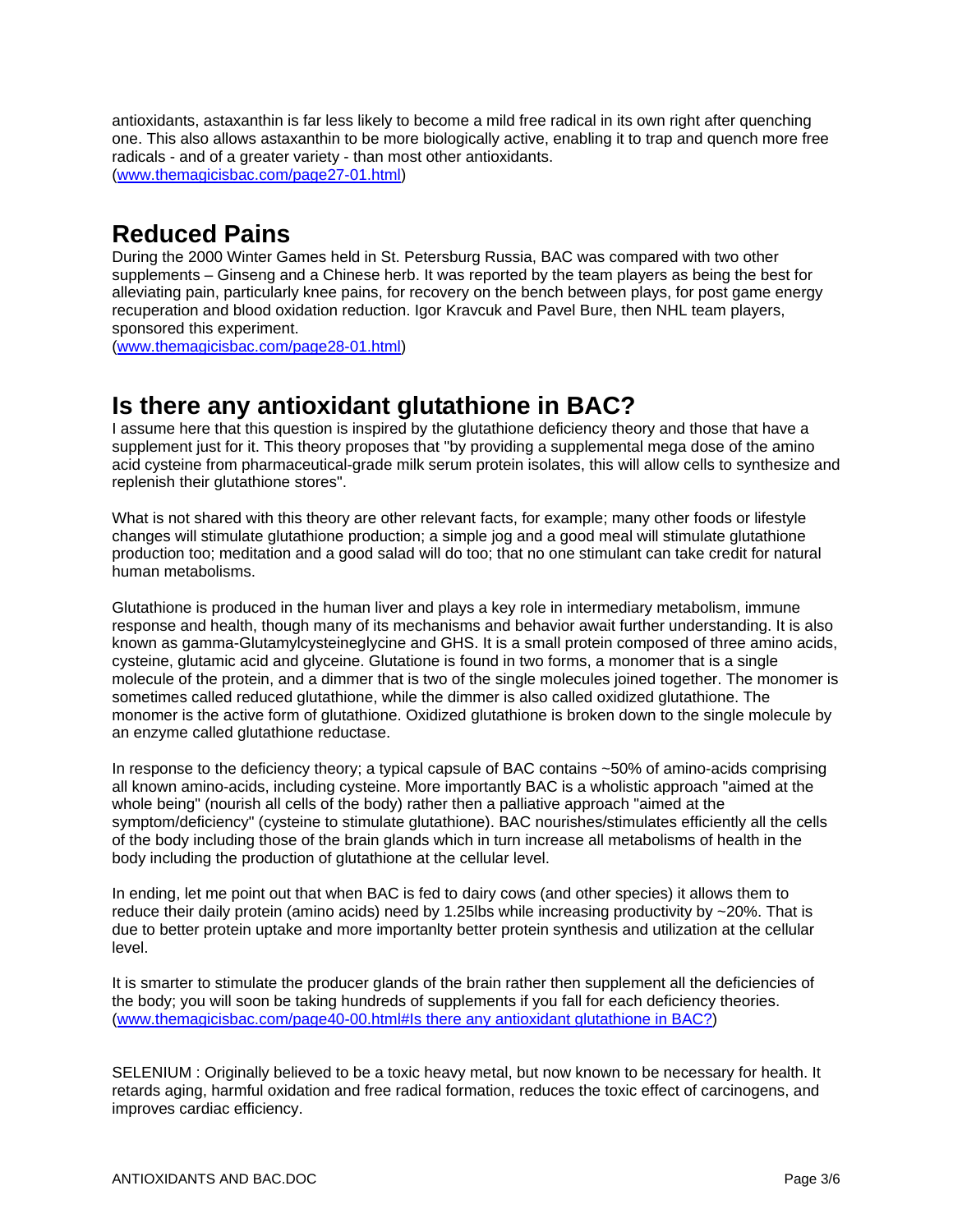## **Thus, chlorophyll is at the center of the photosynthetic oxidation-reduction reaction between carbon dioxide and water.**

#### **Chlorophyll and Blood Regeneration**

Chlorophyll is sometimes called "green blood" because of its similarity to the hemoglobin molecule found in human blood cells. In fact, both are constructed of almost identical molecular structure called pyrrole rings, and both substances are chemically known as "porphyrin pigments" by scientists.

The difference is that chlorophyll contains a magnesium ion at its core, while hemoglobin contains an iron molecule. Magnesium imparts a green color to the chlorophyll molecule and is involved in synthesis of other materials, while iron gives hemoglobin a red coloration and changes the function of the porphyrin molecule to respiration and breakdown of materials. But perhaps the most interesting connection between green foods and blood is the similarity in the structures of the two colored pigments, heme and chlorophyll.



There are many reasons why cereal grass and other dark green plants can be considered "bloodbuilding" foods. The vitamins and minerals in cereal grass are essential to the synthesis and function of the components of healthy blood.

The biological relationship between these two molecules, though studied for over 60 years, is still not completely clear. It does appear, however, that small amounts of the digestive products of chlorophyll may stimulate the synthesis of either heme or globin or both in animals and humans.

#### **What's so good about the chlorophylls in BAC?**

Algae contained in BAC are the richest source of chlorophylls on planet Earth. BAC's most visible pigments are chlorophylls. There's nothing more cleansing and detoxifying than chlorophyll. And people who follow Western diets (high in processed foods and animal foods) are in desperate need of cleansing and detoxifying.

Chlorophylls release ions when struck by the energy of sunlight. These free ions proceed to stimulate the biochemical reactions that form proteins, vitamins and sugars.

It is believed that if chlorophyll is ingested with sufficient iron, the magnesium can be displaced to yield a hemoglobin molecule. Experiments in Japan and Russia have demonstrated that algae has a marked positive effect on leukemia and anemia, possibly due to the conversion of chlorophyll into hemoglobin. Of course, the high nutrient density of Spirulina alone, especially the blood-building vitamins B12 and folic acid and the amino acids, are also useful in treating cases of anemia.

Chlorophyll has other positive benefits to the body. It increases peristaltic action and thus relieves constipation, and also normalizes the secretion of digestive acids. It soothes the inflammation and reduces the excess pepsin secretion associated with gastric ulcers.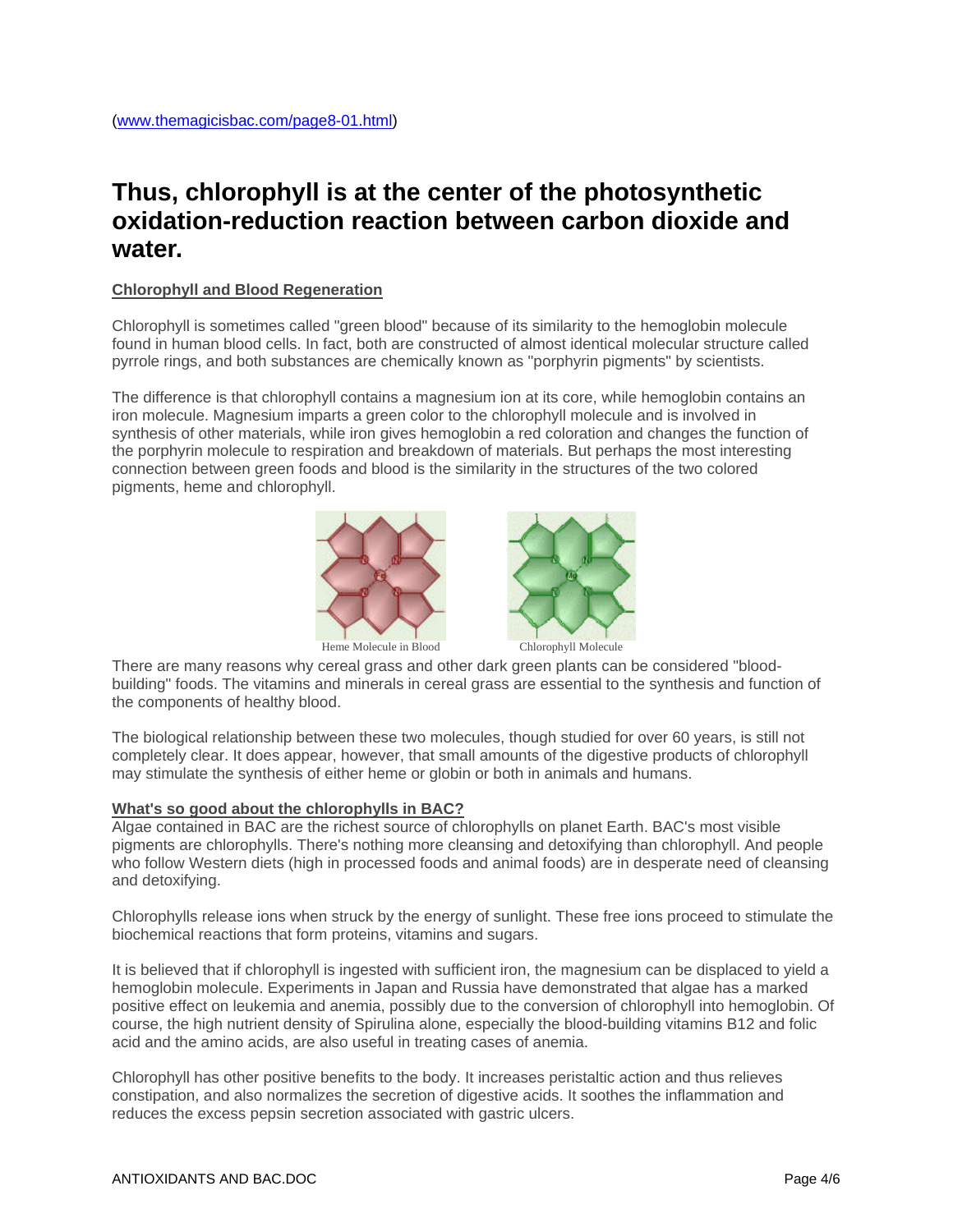During World War II, the drying action of chlorophyll and its antiseptic qualities made it a common first-aid measure to prevent festering of wounds. In addition, chlorophyll soothes swelling and promotes granulation, the process that regenerates new tissue over injuries.

Chlorophyll appears to promote regeneration of damaged liver cells, and also increases circulation to all the organs by dilating blood vessels. In the heart, chlorophyll aids in transmission of nerve impulses that control contraction. The heart rate is slowed, yet each contraction is increased in power, thus improving the overall efficiency of cardiac work.

Here's something interesting: chlorophyll is known to help remove heavy metals from your body that have accumulated due to the ingestion of contaminated food products. Certain sea foods are especially known to contain dangerous levels of heavy metals like mercury, but these contaminants are also found in animal products and even non-organic crops. If you've been eating refined foods, you undoubtedly have mercury, cadmium, arsenic, lead, PCBs and other contaminants in your body. The chlorophyll in BAC actually helps remove those heavy metals from your body, which can have seemingly miraculous benefits to your health.

Another common source for contaminants is mercury fillings used by dentists. They call them "silver fillings," actually, since they don't want to openly admit they're still putting mercury -- one of the most potent nerve toxins on the planet -- into the mouths of patients. These mercury fillings emit a steady stream of mercury vapor that gets absorbed into your body. Frequently, small bits of these mercury fillings crack, break off, and are swallowed with your food. In this way, nearly all dental patients in America and other "civilized" countries are subjected to routine mercury poisoning at the hands of their dentists.

BAC can help protect you against this mercury be escorting the mercury out of your body before it can do damage. If you take BAC before and after receiving dental work, you will help protect yourself from the toxic effects of mercury fillings. This is especially important if you decide to have your mercury fillings removed, as more and more people are doing. The very process of drilling them out results in a tidal wave of mercury exposure in your body. Consuming BAC offers considerable protection against the mercury bits you inevitably swallow during this procedure.

For example, many people undergo full-scale mercury filling removal. It requires several sessions in the chair, and we recommend to use more BAC before and after each session. As a result, you will be much more protected from the ill effects of mercury removal.

Chlorophyll does much more than protect you from mercury, however an important one: it's also a general detoxifier that supports liver function so that your body can do a better job of eliminating toxins from your system.

[\(www.themagicisbac.com/page10-00.html\)](http://www.themagicisbac.com/page10-00.html)

## **Cholesterol**

The current conventional medicine's model for atherosclerosis (arterial plaque) remains that of putting blame on cholesterol, or excess LDL (low density lipoprotein) caused by oxidation of LDL as a result of a diet rich in saturated fats. The focus of prevention in conventional medicine is to use drugs. Drugs to reduce the LDL level on the blood, aspirin or Plavix to inhibit clotting and prevent heart attacks, and many more. The relationship to diet and exercise is usually a secondary and after the fact recommendation.

#### **BAC awakens the genius within**

When the cells of the body receive the nutrients and the resulting energy that they need, they like good virtuoso will perform their multitude of cellular metabolic activity; growth, repair, cleansing, regeneration, including protecting itself, and much more. When each cell of the organ performs its job well, then the organ will have a fighting chance to perform its metabolic activities such as blood sugar regulation in the